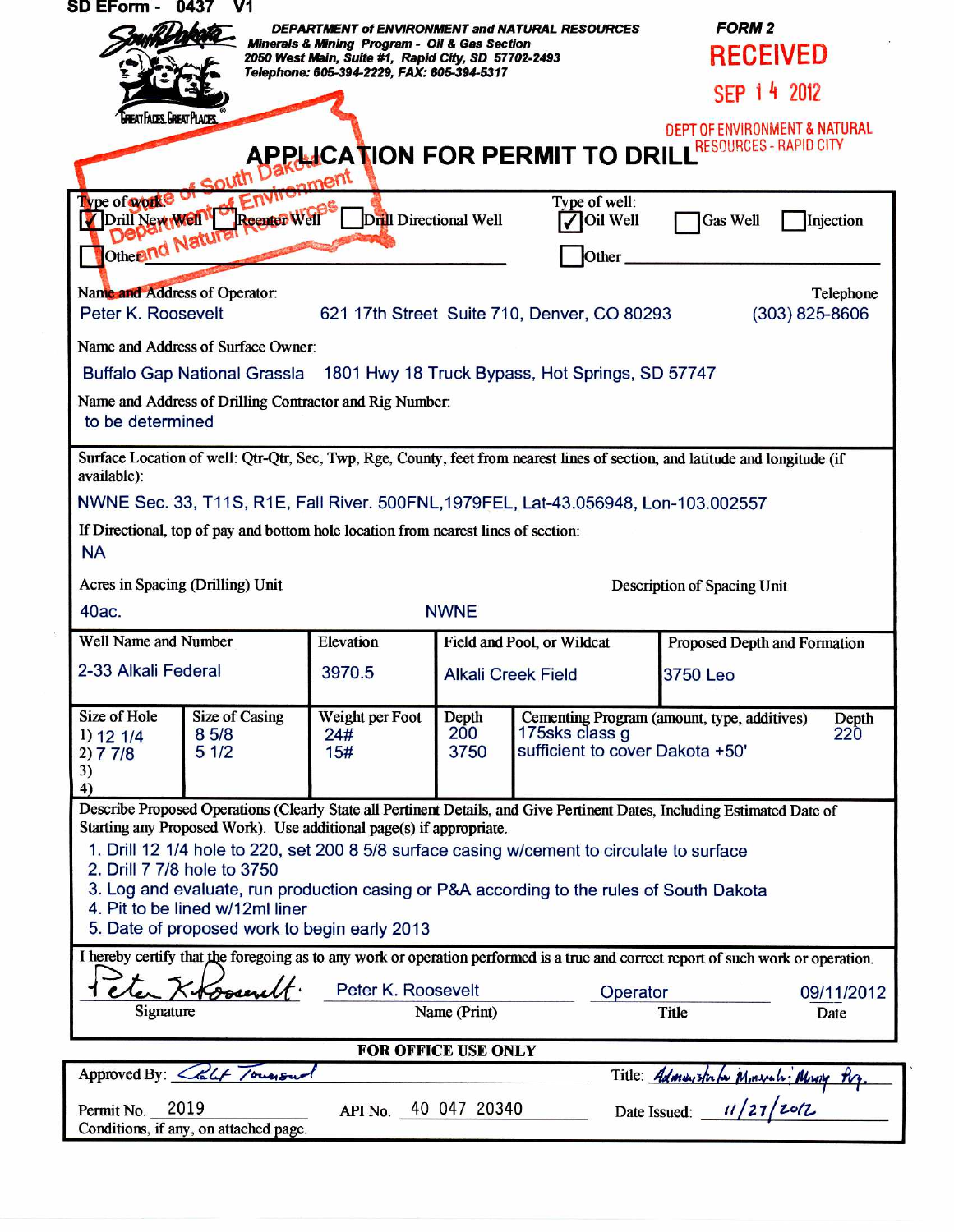

## **DEPARTMENT of ENVIRONMENT and NATURAL RESOURCES**

PMB 2020 JOE FOSS BUILDING 523 EAST CAPITOL PIERRE, SOUTH DAKOTA 57501-3182

## www.state.sd.usidenr

## PERMIT CONDITIONS

PKR: 2-33 Alkali Federal 11S-1E-33 NWNE, Fall River County API: 40 047 20340

Permit: # 2019

Approval has been granted to drill this location as detailed on the attached Application for Permit to Drill (Form #2) with the following additional conditions:

- 1. This permit is conditioned on compliance with all applicable requirements of South Dakota Codified Laws 45-9 and Administrative Rules of South Dakota 74-12.
- 2. A 12-mil woven, reinforced high-density polyethylene liner must be used on all pits.
- 3. Surface runoff must be diverted around the drill site.
- 4. The surface hole must be drilled with fresh water.
- 5. Cement must be circulated to the ground surface on the surface casing.
- 6. If production casing (long string) is set:
	- A. Cement must be circulated on the long string from TD to the top of the Inyan Kara formation plus 50 feet (estimate 332 sacks).
	- B. A cement bond log must be run and filed with the department within 60 days of completion of the well.
- 7. If abandoned: A plugging plan must be submitted at least 7 days prior to plugging for the department's review and approval; otherwise, the following plan must be followed:
	- A. With long string, sufficient cement must be circulated to install:
		- 1. A 100-foot cement plug immediately above the perforations.
		- 2. A 100-foot cement plug, half in and half out of the top of the casing stub after the retrievable part of the production casing has been removed.
		- 3. A 100-foot cement plug, half in and half out of the top of any fresh water aquifer between the top of the casing stub and the base of the surface casing. Freshwater resources at this site include: Minnelusa, Minnekahta, Canyon Springs, and Inyan Kara.
		- 4. A 100-foot plug, half in and half out of the base of the surface casing.
		- 5. A 25-foot cement plug at the top of the surface casing.
	- B. Without long string, sufficient cement must be circulated to set:
		- 1. 100-foot cement plugs, half in and half out of the top of the following formations with heavy mud-laden fluid used between all plugs:
			- Minnelusa, Minnekahta, Canyon Springs, and Inyan Kara.
		- 2. A 100-foot cement plug, half in and half out of the base of the surface casing.
		- 3. A 25-foot cement plug at the top of the surface casing.
	- C. The casing string must be cut off at least three feet below the final ground surface contour. A plate with the name of the operator, well name and number, and legal location by quarter-quarter section, township and range must be welded to the casing stub. The location of the abandoned well must be surveyed with high resolution global positioning system equipment or other appropriate survey methods sufficient to accurately locate the well. Survey coordinates must be included in the final abandonment report.
- 8. Surface reclamation of the site must be completed within one year of plugging and abandoning the well.